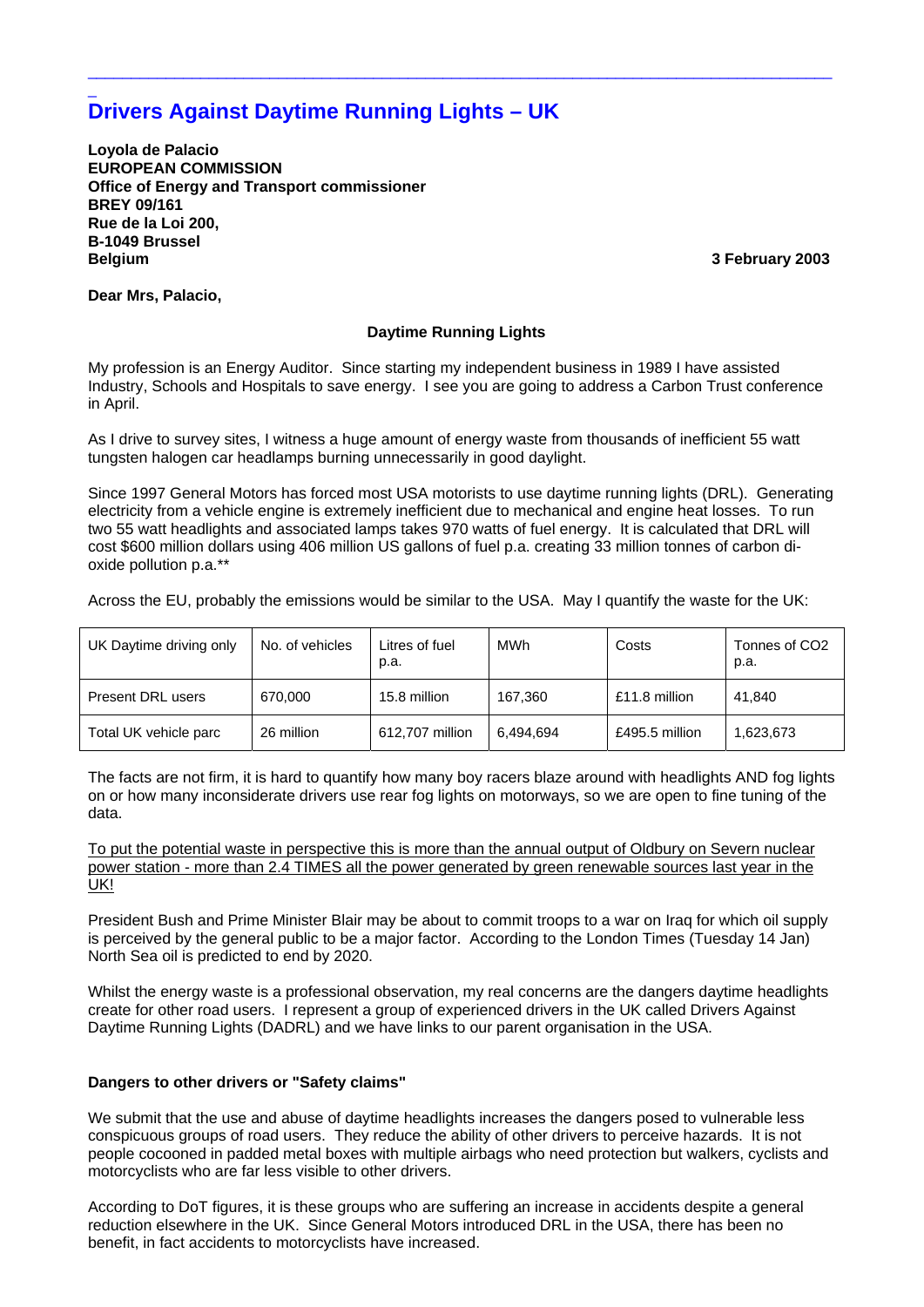On the basis that what happens in the USA today comes to the UK tomorrow, I append an email from Tom Frost an aggrieved cyclist from Pennsylvania. Some drivers misguidedly think it is safer, in reality the distraction and eye fatigue caused to other motorists puts all other less conspicuous, more vulnerable road users at risk.

There is no evidence to support extra safety. Various studies by Koornstra 1997, Elvic, Arora 1994, Andersson 1976, NHTSA 2000 et al claiming benefits have been proven to use flawed methodology \*\*.

Like the Emperor's new clothes, they are making fools of the world (in particular General Motors) with a marketing gimmick because "safety sells".

DADRL are a group of experienced motorists concerned about the safety of all road users. We have the support of the British Motorcyclists Federation, the Cyclist Touring Club and the Pedestrians Association. As you may be aware, due to representations by the Federation of European Motorcyclists Associations (FEMA) to the EU vehicle manufacturers (ACEA) were prevented from introducing DRL in 2002.

We believe DRL were introduced by the Swedish when they changed from driving on the left to the right and have kept them up as a marketing gimmick.

In response to pressure from vulnerable road users, starting this week, the EU has commissioned a new report, but this will take two years to conclude.

# **A solution**

It is accepted that some form of low intensity DRL may be beneficial. As most vehicles have 5watt side lights built into the headlamp reflector giving a wide spread of luminance, would not the use of front side lights (not rear lights which detract from brake lights) be a more reasonable and acceptable solution? Long life Light Emitting Diodes could easily be developed for these lamps as light output is not critical and no extra costs would be incurred by manufacturers. Maybe the boy racers using blue illuminated screen washer nozzles

are onto something?

We make submissions to government officials but find they are passing the buck. In the USA, the NHTSA refuses to decide if DRL are a good thing. The UK Minister of Transport says it up the EU commission, Neil Kinnock say it is up to member states. As for the media, what editor is likely to speak out against the power of Ford and General Motors when a large proportion of his advertising revenue comes from car adverts?

The new EU report is going to take two years. We submit that this will be too late. If experience form the USA is anything to go by, we will all be forced to use DRL simply because not to will put motorists at a disadvantage.

Mrs, Placaio, with your combined responsibility for EU Transport and Energy we believe you have the authority to stop this escalating waste and dangers to others, please can we ask for an immediate ban on DRL until the report is published?

If you are not agreeable, we submit that the present situation is untenable, so all vehicles should be made to use DRL with all the safety negative consequences for pedestrians, bicyclists and motor cyclists.

#### **Yours sincerely,**

#### **Roy Milnes UK co-ordinator Drivers Against Daytime Running Lights**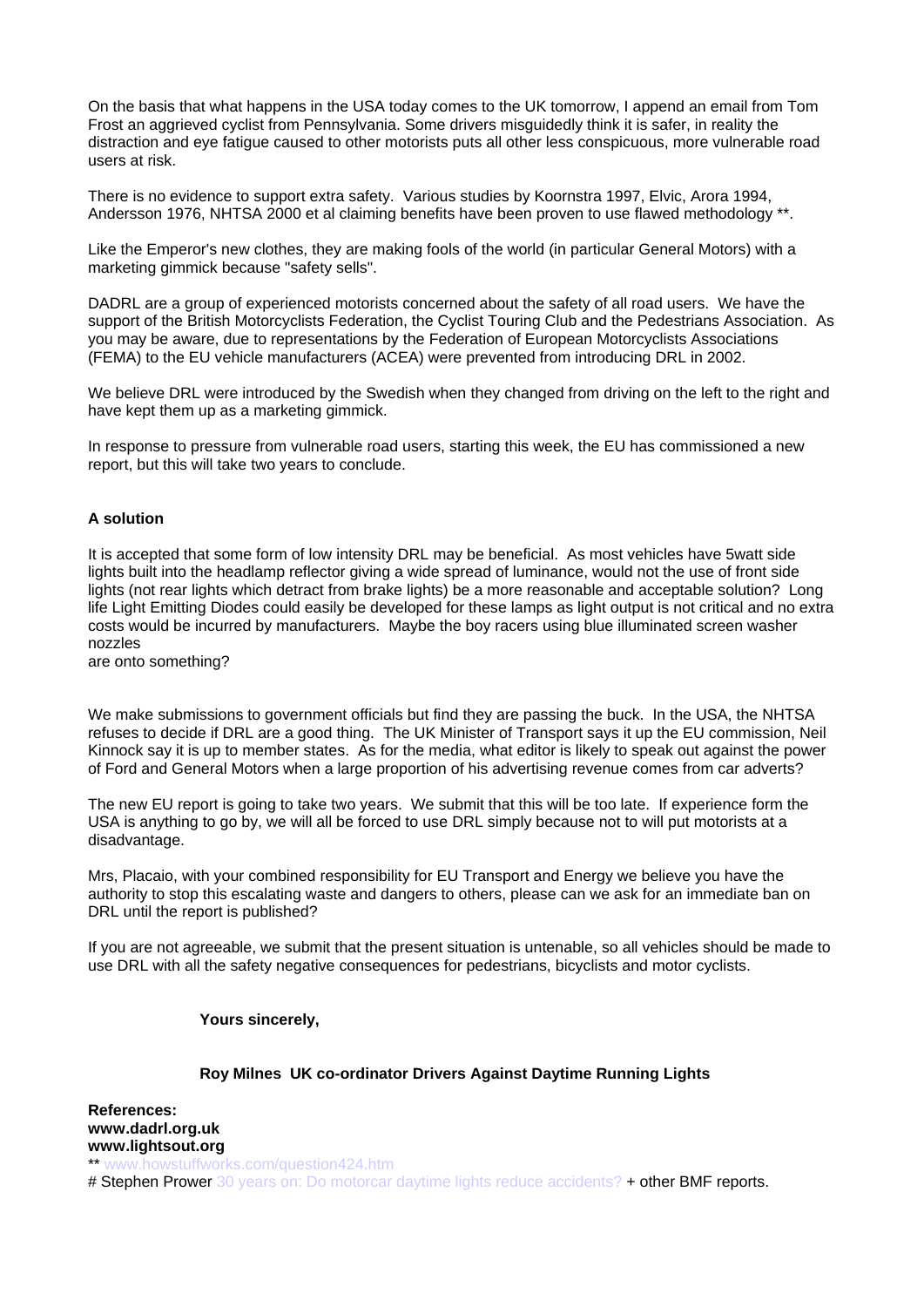#### Subj: **Re: Fwd (Chainguard): Stupid daytime headlight use about to be promoted by PennDOT?**  Date: 14/01/2003 00:48:52 GMT Standard Time

At 02:28 PM 1/12/2003 -0800, you wrote: >Hi Dave,

>

>My Susquehanna County Wheelmen snail-mail bicycle club newsletter that I sent you a while back that contained my article, "Lights Off For Safety", only has a circulation of about 30, and the one response that I got to that article was from a guy who disagreed and is for DRLs. On the other hand, there's one famous-in-Pa. bicyclist who's against DRLs – John Schubert, whose name I noticed on the Ban-DRLs petition back at around that time.

>Well just last night, I got around to submitting those arguments on why bicyclists should oppose DRLs, to a wider audience of bicyclists: Below is what I submitted. It's beginning to get at least some responses; it can all be found at groups.yahoo.com/group/chainguard

>

>--- Tom Frost Jr <tomfrostjr@yahoo.com> wrote:

>> Date: Sat, 11 Jan 2003 21:36:01 -0800 (PST)

>> From: Tom Frost Jr <tomfrostjr@yahoo.com>

>> Subject: Stupid daytime headlight use about to be promoted by PennDOT?

>> To: chainguard@yahoogroups.com CC: BicycleAccessCouncil@yahoogroups.com

>>

>> My question has been answered about what happened to the share-the-road logo that PennDOT had been printing on its envelopes: The Pa. Bicycle Access Council (www.BicycleAccess-Pa.org) reports, in its new e-mail list, that it's been notified by PennDOT that the logo is being discontinued on the envelopes. The excuse PennDOT gave is apparently that it will install, in place of it, propaganda about Pa.'s new set of laws >> about driving in construction zones.

>> Most of the provisions of that recently-passed bill are probably all well and good (based on my vague recollections of the snippet or two that I've read in the paper about it), except for one part - the part apparently instituting a requirement for burning headlights at all times in construction zones. If the legislators had had any common sense, the whole bill would have been shot down just for that. In my book, whatever safety increment is gained from such expanded headlight use, is in the ball park of the safety increment LOST as a result of the additional societal winking at speeding that has seemed to accompany the daytimeheadlight-use trend.

>> It's hard to believe that I haven't seen discussion among cycling advocates everywhere, of the need to oppose this trend toward stupid daytime headlight use. (By "stupid", I mean during good-visibility weather and with no tunnels around - on types of vehicles other than the handful that might have a special conspicuity-need justification, such as bicycles, motorcycles and emergency vehicles).

>> The most obvious reason cyclists should oppose the trend is that EXCESS conspicuity on the part of one road user, ROBS conspicuity from another: Daytime cyclists have become harder for the oncoming traffic to see than we were in the days when most of the cars alongside us were properly unlit. The only way to counteract this effect would be to leave our bicycle headlights on in the daytime. That might be feasible sometimes for you or me (for an example of how, click onto the "Yukon Winter Cyclist" photo in groups.yahoo.com/group/chainguard Message # 15107), but give me a break: We have enough work cut out for us just getting our fellow cyclists to use a headlight at NIGHT!

>>

 An anti-daytime-headlight organization can be found at www.LightsOut.org. An anti-daytime-headlight petition can be signed at www.petitiononline.com - "Ban Daytime Running Lights in the USA!", under "Politics and Government - USA".

>> - Tom Frost Jr.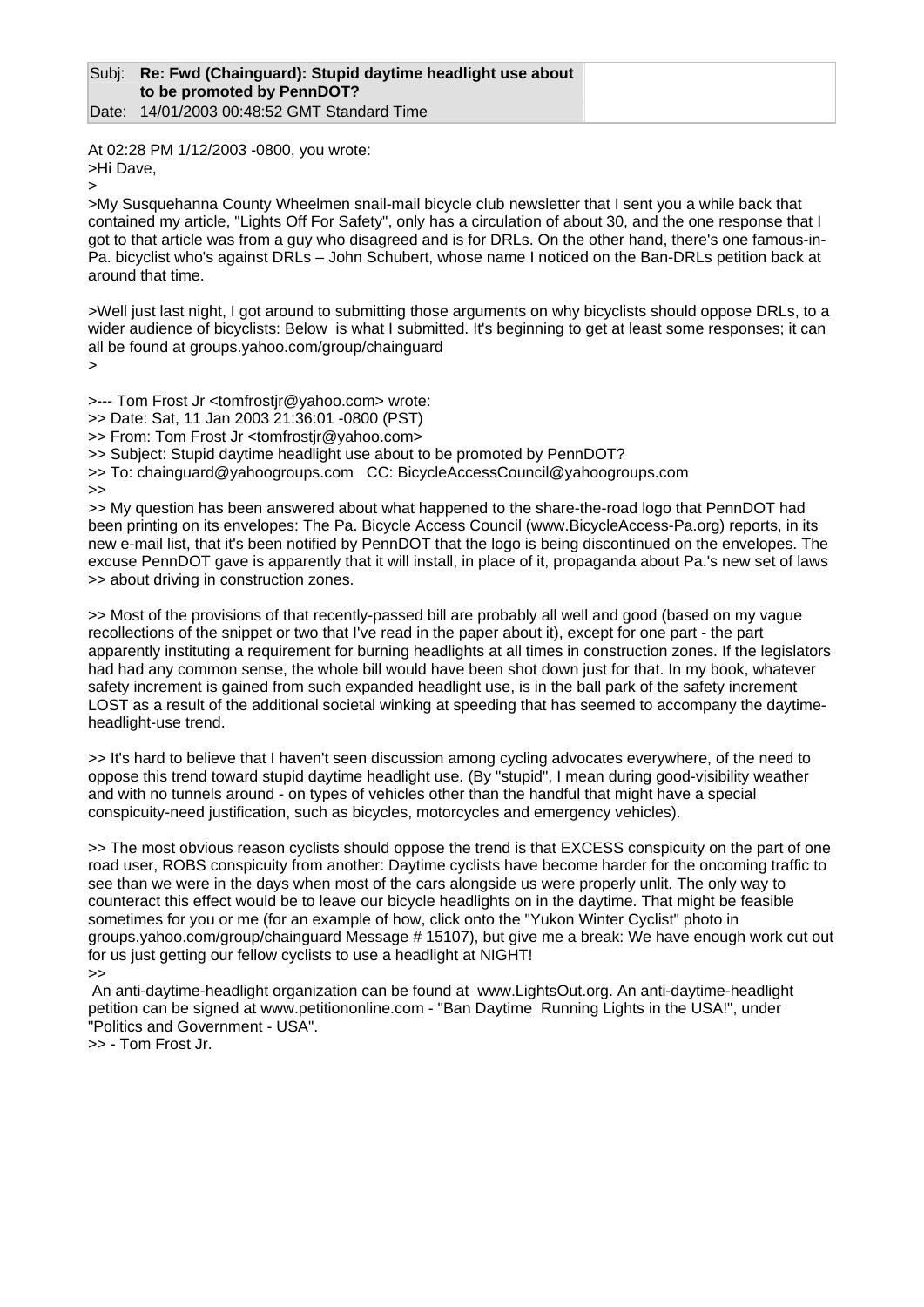| Present DRL usage estimate                          | imported Lifespan |            |     |                 |                               |           |         |
|-----------------------------------------------------|-------------------|------------|-----|-----------------|-------------------------------|-----------|---------|
|                                                     | p.a.              | years      |     | UK total        |                               |           |         |
| Volvos                                              | 40000             |            | 12  | 480,000         |                               |           |         |
| Saab                                                | 9000              |            | 10  | 90.000          |                               |           |         |
| Copycat drivers                                     |                   |            |     | 90.000          |                               |           |         |
| Foreign cars                                        |                   |            |     | 10,000          |                               |           |         |
| Estimated total cars on UK roads using DRL          |                   |            |     |                 | 670,000 DRL parc              |           |         |
| Each vehicle                                        | qty               | watts      |     | watts total     |                               |           |         |
| Headlamps                                           | 2                 |            | 55  | 110             |                               |           |         |
| Rear lamps                                          | 4                 |            | 5   | 20              |                               |           |         |
| Instrument lamps                                    | 10                |            | 2   | 20              |                               |           |         |
| Side bumper lamps                                   | 4                 |            | 5   | 20              |                               |           |         |
| Daytime lighting load                               |                   |            |     |                 | 170 watts                     |           |         |
| Alternator and drive belt efficiency losses         |                   |            | 70% | 243             |                               |           |         |
| Chemical energy conversion into mechanical power    |                   |            | 25% |                 | 971 Watts of fuel per vehicle |           |         |
| Average vehicle mileage p.a. (RAC)                  |                   |            |     | 12.000          |                               |           |         |
| Say 25% nightime so daytime driving                 |                   |            |     | 9.000           |                               |           |         |
| Average speed                                       |                   |            |     |                 | 35 mph                        |           |         |
| Hours running in daytime                            |                   |            |     |                 | 257 hours                     |           |         |
| kWh per vehicle p.a.                                |                   |            |     | 250             |                               |           |         |
| kWh total UK DRL parc                               |                   |            |     | 167,363,265 kWh |                               | mWh       | 167,363 |
| kWh per litre of fuel say diesel to be conservative |                   |            |     | 10.60           |                               |           |         |
| Carbon Dioxide emissions                            |                   |            |     |                 | 0.0002500 tonnes/kWh          | Gallons   |         |
| Litres of fuel                                      |                   |            |     | 15,788,987 p.a. |                               | 3,477,751 |         |
| Cost of fuel 23 Jan 2003                            |                   | 75 p/litre |     | £11,841,740     |                               |           |         |
| Tonnes of fuel                                      |                   |            |     | 15,789 p.a.     |                               |           |         |
| Tonnes of CO2 emitted onto UK roads                 |                   |            |     |                 | 41,841 Tonnes p.a.            |           |         |

| Total UK vehicle parc                               | imported Lifespan |            |      |                     |                               |         |             |
|-----------------------------------------------------|-------------------|------------|------|---------------------|-------------------------------|---------|-------------|
| If all 26 million UK vehicles used DRL              | p.a.              | years      |      | UK total            |                               |         |             |
| Estimated total cars on UK roads using DRL          |                   |            |      | 26,000,000 DRL parc |                               |         |             |
| Each vehicle                                        | qty               | watts      |      | watts total         |                               |         |             |
| Headlamps                                           |                   | 2          | 55   | 110                 |                               |         |             |
| Rear lamps                                          |                   | 4          | 5    | 20                  |                               |         |             |
| Instrument lamps                                    |                   | 10         | 2    | 20                  |                               |         |             |
| Side bumper lamps                                   |                   | 4          | 5    | 20                  |                               |         |             |
| Daytime lighting load                               |                   |            |      |                     | 170 watts                     |         |             |
| Alternator and drive belt efficiency losses         |                   |            | 70%  | 243                 |                               |         |             |
| Chemical energy conversion into mechanical power    |                   |            | 25%  |                     | 971 Watts of fuel per vehicle |         |             |
| Average vehicle mileage p.a. (RAC)                  |                   |            |      | 12.000              |                               |         |             |
| Say 25% nightime so daytime driving                 |                   |            |      | 9,000               |                               |         |             |
| Average speed                                       |                   |            |      |                     | 35 mph                        |         |             |
| Hours running in daytime                            |                   |            |      |                     | 257 hours                     |         |             |
| kWh per vehicle p.a.                                |                   |            |      | 250                 |                               |         |             |
| kWh total UK DRL parc                               |                   |            |      | 6,494,693,878 kWh   |                               | mWh     | 6,494,694   |
| All UK renewable generation 1014MW @ 30% load fact  | 304               |            | 8760 |                     |                               |         | 2,664,792   |
|                                                     |                   |            |      |                     |                               | times   | 2.4         |
| kWh per litre of fuel say diesel to be conservative |                   |            |      | 10.60               |                               |         |             |
| Carbon Dioxide emissions                            |                   |            |      |                     | 0.0002500 tonnes/kWh          |         |             |
| Litres of fuel                                      |                   |            |      | 612,706,970 p.a.    |                               | Gallons | 134,957,482 |
| Cost of fuel 23 Jan 2003                            |                   | 75 p/litre |      | £459,530,227        |                               |         |             |
| Tonnes of fuel                                      |                   |            |      | 612,707 p.a.        |                               |         |             |
| Tonnes of CO2 emitted onto UK roads                 |                   |            |      |                     | 1,623,673 Tonnes p.a.         |         |             |

Data sources

DEFRA "Environmental Reporting Guidelines for Company Reporting on Greenhouse Gas Emissions" revised guidelines March 2001.

www.dti.gov.uk/newreview/nr54.pdf

British motorcyclists federation www.bmf.org.uk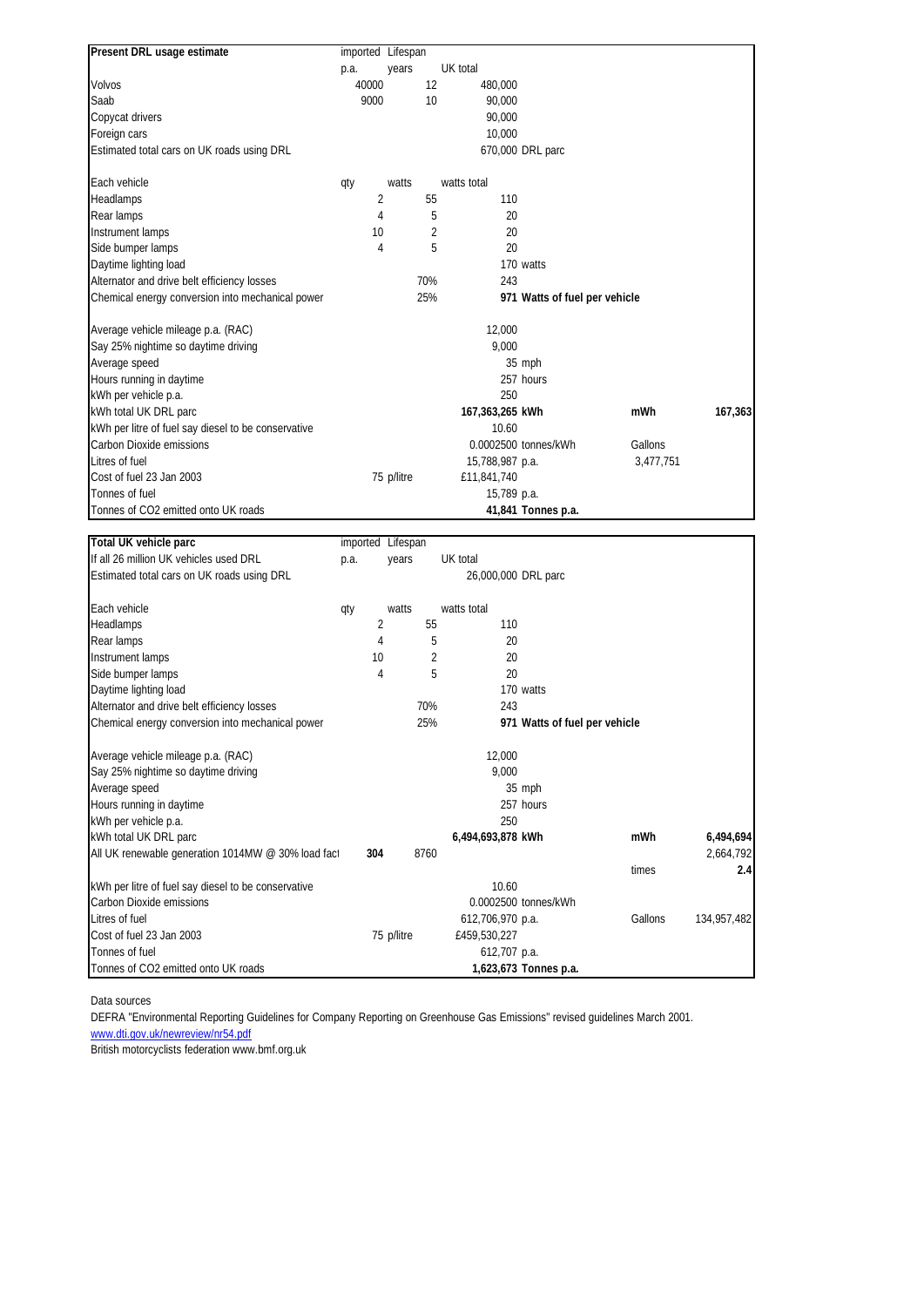17 November 2003 John, Many thanks for your reply, I would like to come to the presentation, but the day job prevents so certainly an open discussion paper would be of great value. One final question if you don't mind:- What is the intensity in candela and wattage of the proposed dedicated DRL low energy lamp that has just been approved by the UN-ECE 'GRE? I have heard that Hella have a 6 watt DRL part no 2PT 008 362-801 which can be used to produce an effective, wide-angle, long-distance, non-glaring DRL. Best regards Roy Milnes

11/17/2003 John,

I am most grateful for your detailed and informative reply, if you don't mind I have shared this with Stephen Prower of the BMF and Antonio Chello of FEMA. Please may I submit some immediate reactions. It is very pleasing hear of the recommendation for a low intensity energy efficient DRL on new vehicles (and no rear lights) but certainly it is a dilemma for the existing vehicle parc.

We would not be happy with dipped beams - have you seen the recent letters in the Sunday Telegraph? I append them below - the letter titled Dazzle Danger from Doctor Henry Warson published yesterday about eye sensitivity is interesting.

On many existing cars most now have low level foglights which are either abused or rarely used - how about conversion to say a 12 watt lamp? Or as parking sensors are drilled into bumpers, the insertion of a row of bright 1 watt LED's? Or maybe two 7watt clusters to fit either side the air intake aperture. Retrofit red LED strips for centre brake lights are available from Halfords - so why not retrofit white LED clusters? Anyway as you say thought provoking and once again thankyou if you think we can contribute in any way possible please let me know. Best regards Roy Milnes

Research organization TNO

-----Original Message----- **From:** RoyMilnes@aol.com [mailto:RoyMilnes@aol.com] **Sent:** Saturday, November 15, 2003 10:43 AM **To:** BERRY John (TREN) **Subject:** Daytime Running Lights - Contract 2002/S 146-115430 effectiveness of DRLs

John,

Hello again,

I have been asked to speak on Radio 4 about DRL and was wondering about the status of the report you were commissioning into the effect on vulnerable road users.

Please do you know when the expected issue date is and are there any advance indications of its likely findings that you can release?

My regards to you Roy Milnes UK co-ordinator Drivers Against Daytime Running Lights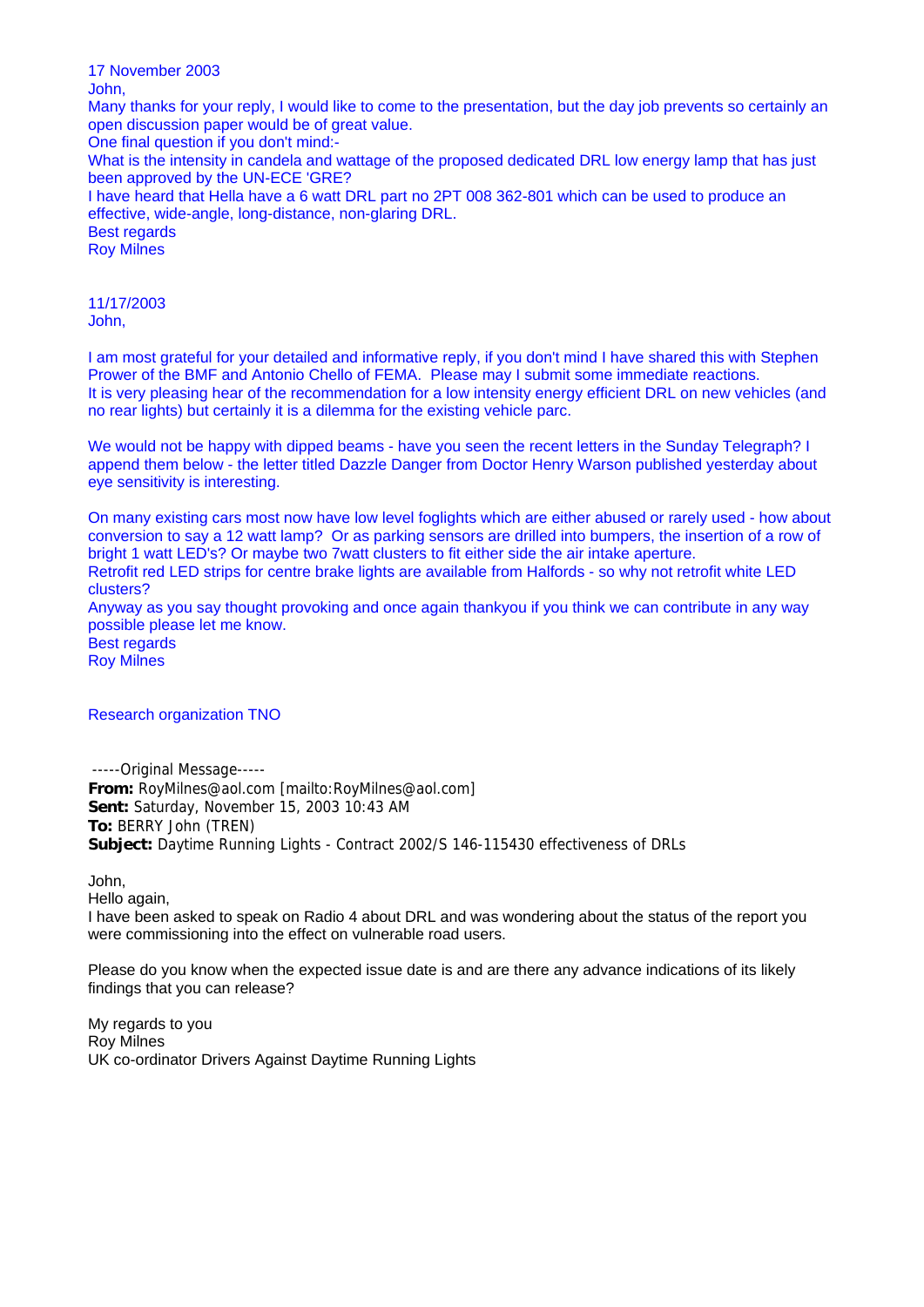| Subj: | Contract 2002/S 146-115430 effectiveness of DRLs                                                         |
|-------|----------------------------------------------------------------------------------------------------------|
| Date: | 10/02/2003 22:50:54 GMT Standard Time                                                                    |
| From: |                                                                                                          |
| To:   |                                                                                                          |
| File: | <b>Review of the evidence DRL Sep2002.pdf</b> (351797 bytes) DL Time $(40000 \text{ bps})$ : < 2 minutes |

John,

Stephen Prower reminded me that the paper presented to the International Motorcyclists Conference at Munich on September 2002 may be of interest to your contractor as it pulls everything together in one cohesive document.

May I attach it as a 344kb .pdf file which is also available as a download from www.dadrl.org.uk see Flawed Reports.

Best regards Roy Milnes

>

20 January 2003 [John.Berry@cec.eu.int](mailto:John.Berry@cec.eu.int) John,

I am most grateful for your rapid response, it is pleasing to note the EU DRL study is to proceed and it seems an opportune time to make contact with you with the inaugural meeting next week. The two year timescale is a little disappointing.

In response to you request for relevant data, although it needs updating most of our information is at www.dadrl.org.uk and our USA link at www.lightsout.org.

Particularly relevant is the research done by Stephen Prower of the British Motorcyclists Federation:- 30 Years on Do motorcar daytime lights reduce accidents Daytime Lights for Motorcycles Koornstra et al inconsistent methodology NHTSA 2000 method problem failure Daytime lights for motorcycles: Summary of current state of evidence' Bijleveld 1997: Calculation of odds-ratio values for Austria 1976-1995' Prevention of motorcycle "conspicuity" accidents

Also USA's Highway Loss Data Institute HILDI 1997 Countermeasures for reducing the effects of Headlight Glare Inquiry into motorcycle safety in Victoria Australia Volvo Cars a danger at any speed?

John, I have zipped all the .pdf files together but please let me know if they do not come through.

Also I would hope the DRL study contractor would take into account expert Ophthalmic evidence on visual fatigue - anecdotal reports are coming in from the USA of this danger thus reducing a driver ability to perceive hazards.

Finally please can the views of these organisations be included: British Motorcyclists Federation contact StephenProwerBMF@compuserve.com Pedestrians Association contact Terence Bendixson tbendixson@onetel.net.uk Cyclists Touring Club Richard.Thomas@ctc.org.uk

My regards to you Roy Milnes UK co-ordinator Drivers Against Daytime Running Lights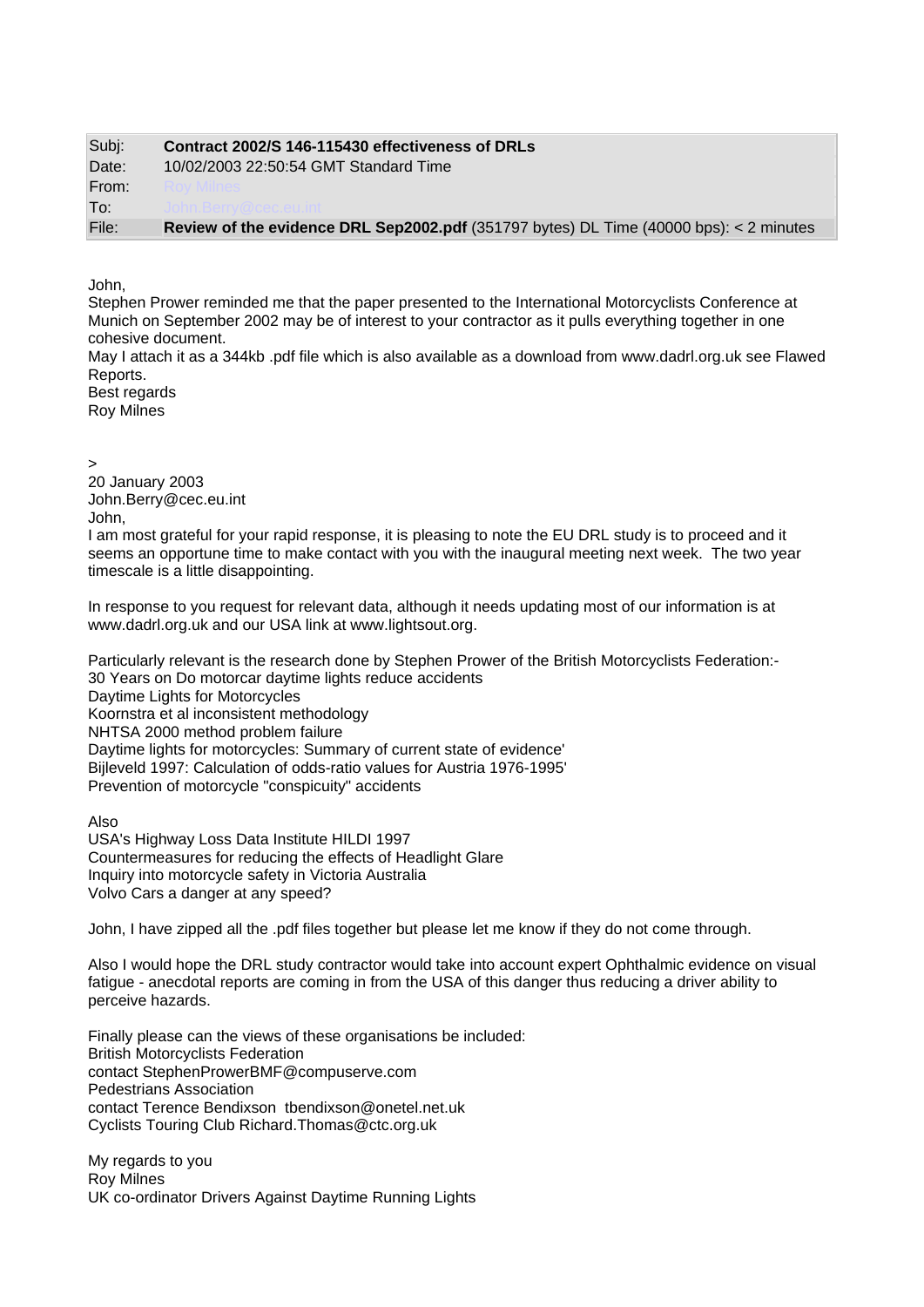Subj: RE: Contract 2002/S 146-115430 effectiveness of DRLs Date: 20/01/2003 11:28:10 GMT Standard Time From<sup>.</sup> **To:** [RoyMilnes@aol.com](mailto:RoyMilnes@aol.com)

Sent from the Internet

The study contract has been awarded and the 'kick-off' meeting is next week. After which the study should take about two years to complete. If you have relevent data then may I enquire as to what it is? **Thanks** 

John Berry

john.berry@cec.eu.int

>-----Original Message----- >From: RoyMilnes@aol.com [mailto:RoyMilnes@aol.com] >Sent: Monday, January 20, 2003 9:51 AM >To: BERRY John (TREN) >Subject: Fwd: Contract 2002/S 146-115430 effectiveness of DRLs > > >John, >Hello, >I understand you have taken on responsibility for the DRL study. >I would be most grateful if you would let me know the current position. >May I enquire what the time table is for this report, has it been >commissioned, when is it due and who is doing it as we would >like to make a >contribution. >Best regards >Roy Milnes >UK Co-ordinator Drivers Against Daytime running Lights

20 January 2003 John, Hello, I understand you have taken on responsibility for the DRL study. I would be most grateful if you would let me know the current position. Please may I enquire what the time table is for this report, has it been commissioned, when is it due and who is doing it as we would like to make a contribution. Best regards Roy Milnes UK Co-ordinator Drivers Against Daytime running Lights 19 January 2003 Dear Rene, Please may I enquire what the time table is for this report, has it been commissioned, when is it due and who is doing it as we would like to make a contribution. Best regards Roy Milnes UK Co-ordinator Drivers Against Daytime running Lights

Rene.Bastiaans@cec.eu.int 18/08/2002 Contract 2002/S 146-115430 effectiveness of DRLs Rene, Hello, I represent Drivers Against Daytime Running Lights in the UK who are a group of responsible, experienced drivers who extremely concerned about the safety negative effects of DRLs on less conscious more vulnerable road users.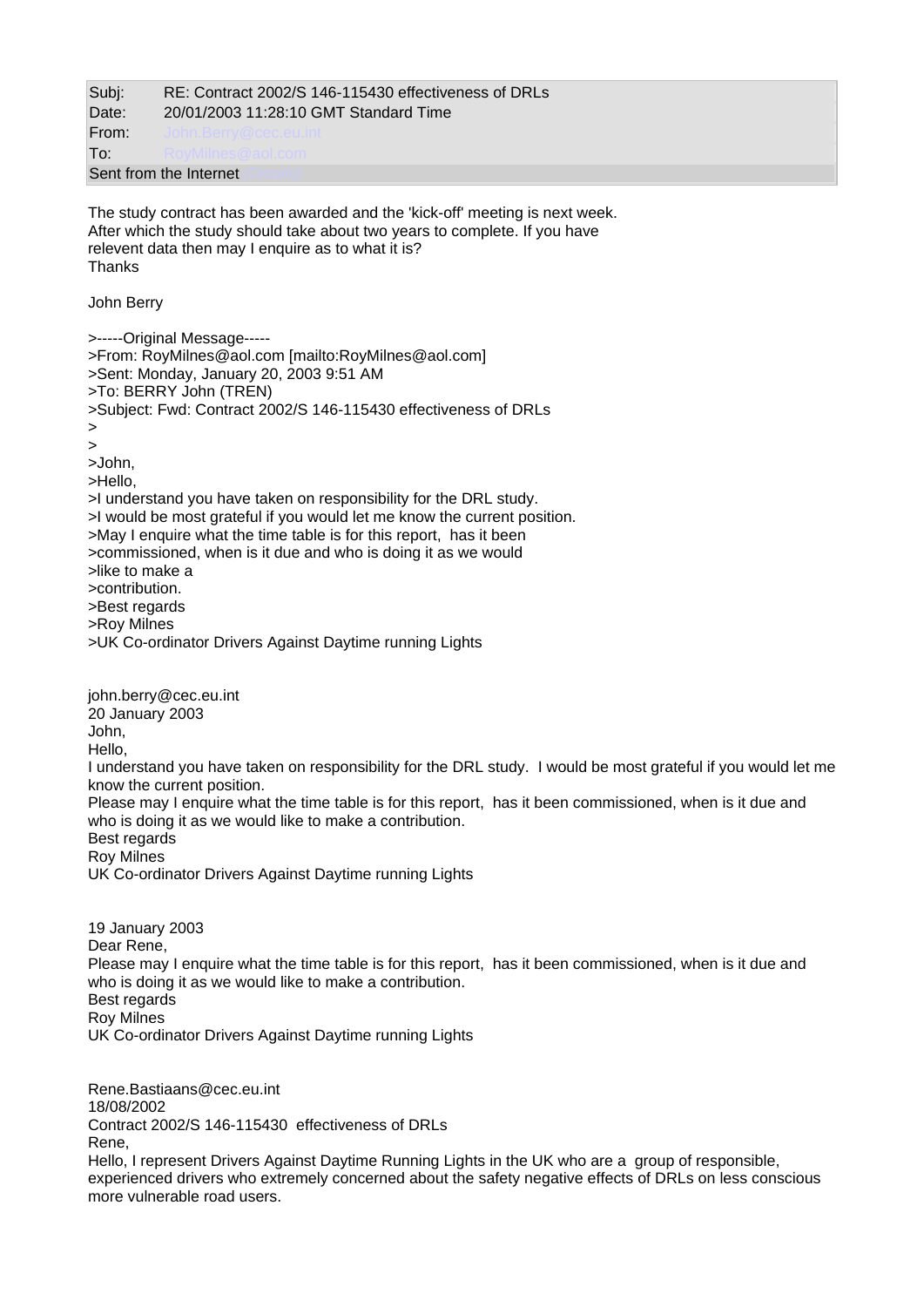We have a parent organisation DADRL in the USA with a website www.lightsout.org and work closely with UK motorcyclists organisations.

Recently we have been lobbying EU and USA car manufacturers. It is pleasing and encouraging that the EU commission prevent manufacturers from adopting DRL in 2002 and the you have initiated this new study, particularly as flaws have been found in previous research studies.

Please may I register an expression of interest and a request to participate with who ever wins the research contract?

My regards to you Roy Milnes UK co-ordinator Drivers Against Daytime Running Lights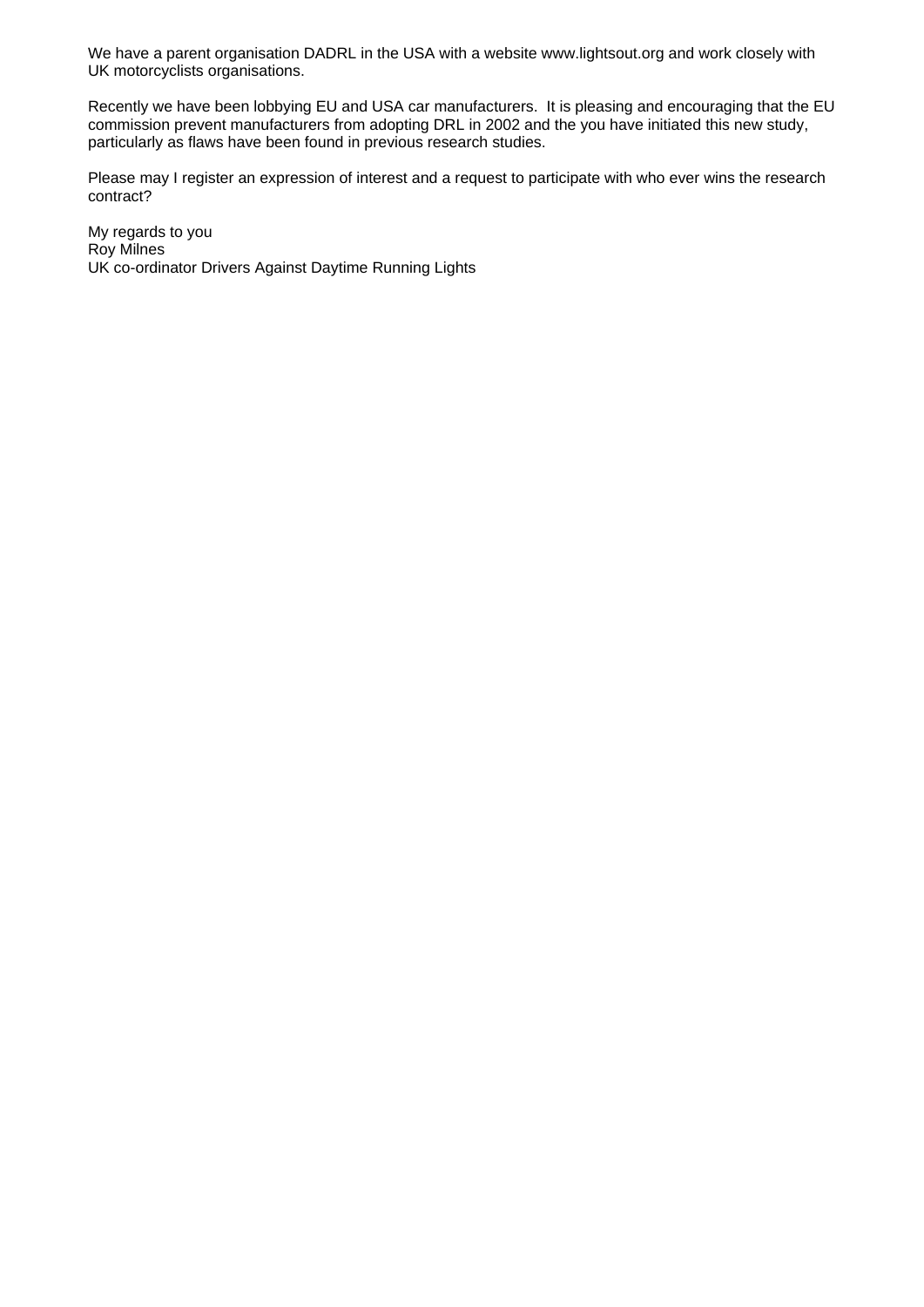# **Drivers Against Daytime Running Lights**

EUROPEAN COMMISSION Office of transport commissioner Office: BREY 09/161 Rue de la Loi 200, B-1049 Brussel Belgium

# **For the attention of Mr. Gert Jan Koopman**

# **Dear Mr. Koopman,**

\_

 $\overline{a}$ 

# **Daytime Running Lights (DRL's)**

I was most grateful for the information supplied with your letter of 30 March 1999. In return, may I enclose for your consideration a copy of a new report prepared by our technical expert titled Thirty Years on: Do motorcar daytime lights reduce accidents?

 $\_$  ,  $\_$  ,  $\_$  ,  $\_$  ,  $\_$  ,  $\_$  ,  $\_$  ,  $\_$  ,  $\_$  ,  $\_$  ,  $\_$  ,  $\_$  ,  $\_$  ,  $\_$  ,  $\_$  ,  $\_$  ,  $\_$  ,  $\_$  ,  $\_$  ,  $\_$  ,  $\_$  ,  $\_$  ,  $\_$  ,  $\_$  ,  $\_$  ,  $\_$  ,  $\_$  ,  $\_$  ,  $\_$  ,  $\_$  ,  $\_$  ,  $\_$  ,  $\_$  ,  $\_$  ,  $\_$  ,  $\_$  ,  $\_$  ,

\_\_\_\_\_\_\_\_\_\_\_\_\_\_\_\_\_\_\_\_\_\_\_\_\_\_\_\_\_\_\_\_\_\_\_\_\_\_\_\_\_\_\_\_\_\_\_\_\_\_\_\_\_\_\_\_\_\_\_\_\_\_\_\_\_\_\_\_\_\_\_\_\_\_\_\_\_\_\_\_\_\_\_\_\_\_

#### It commences:-

"In the winter of 1972, Finland made it compulsory for the drivers of all vehicles to have their lights on in daytime. The next two winters, fewer elk and deer happened to cross the road in daytime. So daytime multiparty accidents in Finland fell. On this basis in 1977 Sweden too made it compulsory for drivers to have their lights on in daytime all the year round".

#### And concludes:-

"A harsh verdict cannot be avoided. Motorcar daytime lights have important potential adverse side effects. The prima facie case in their favour is equivocal. Daytime lights must therefore be supported by evidence. However the evidence of the monitoring studies is conflicting, and inconclusive. Even if it were not so, the studies measure the effect of daytime lights by an unspecific method. Correspondingly their findings are worthless.

In 1972 daytime lights were first made compulsory in Finland. They have now also been made compulsory in at least five other countries. Yet thirty years on, a reduction of accidents from motorcar daytime lights remains unproven".

Drivers Against Daytime Running Lights have also researched General Motors USA claim of 5% accident reductions. Some of these relate to nightime accidents and unless all vehicles are equipped with DRL's comparing one group with another is not valid. We also believe the general accident trend is falling. Analysis of the submissions the NHTSA 4124 docket indicates that 90% of respondents are against DRL's.

You may also be interested in our letter of 26<sup>th</sup> January to the UK DETR (copy attached) suggesting that in the year 2000 that motorists should be prevented form dazzling each other with glaring headlights and that light emitting diodes offer a safer way forward.

In your letter of 12 July 1998, you did advise me that it was up to member governments to decide upon the adoption of DRL's.

Please could you let us know if this is still the case and also in light of the enclosed report and alternative proposals do you still consider headlight based DRL's beneficial.

#### **Yours sincerely,**

#### **Roy Milnes - UK co-ordinator DADRL**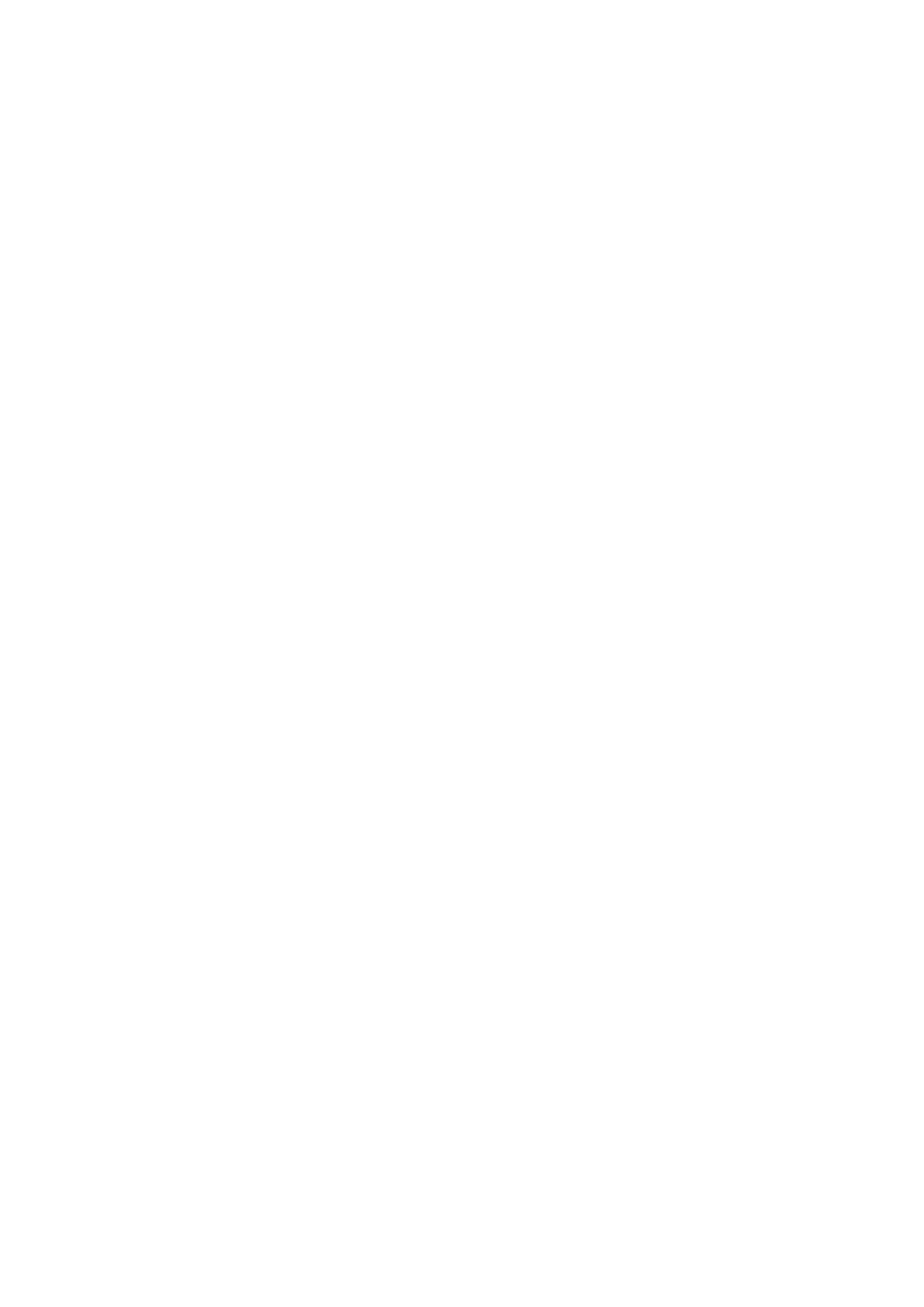# **Drivers Against Daytime Running Lights**

**European Transport Commissioner Office Brey 09/161 European Commission Rue de la Loi 200 B-1049 Bruxelles Belgium** 

 **08 March 1999** 

#### **Dear Mr. Gert-Jan Koopman**

# **Daytime Running Lights (DRL's)**

Firstly may I thankyou for your letter of 27 January 1999 explaining the current EU position regarding the introduction of DRL's, this was most informative.

However we do remain to be convinced of any safety benefits, the perceived attitude of drivers using DRL's in the UK is that cocooned within their vehicles they adopt a barge on tactic regardless of other road users. This is a negative approach to safer driving, if another road user cannot see a vehicle in good daylight then their eyesight is defective and the danger to walkers, cyclists and equestrians is immense.

I believe that due to opposition from cyclists, a DRL law has not been implemented in the Netherlands.

There was press report last year that EU road casualties were little different from countries using DRL's than those not using DRL's.

EU road safety data for 1989 - 1995 shows that Sweden is not as safe as the UK despite the use of DRL's.

| (source - The Times 03/06/98) | Fatalities per million miles |
|-------------------------------|------------------------------|
| <b>Britain</b>                | 64                           |
| Sweden                        | 65                           |
| Germany                       | 116                          |
| France                        | 145                          |
| Spain                         | 147                          |
| Greece                        | 195                          |
| Portugal                      | 217                          |

In Canada there was a 12% reduction in accidents when DRL's were introduced, but during the same period there was a similar decrease in accidents the USA which did not widely use DRL's at that time.

I understand in Australia that DRL's have been tried but abandoned due to no perceivable benefits.

Whilst DRL's may reduce one particular type of vehicle to vehicle accident, they can cause others due to visual distraction and fatigue, particularly with elderly drivers, not necessarily involving the DRL using vehicle. Our main concern is the increase in visual clutter causes confusion and fatigue putting all less conspicuous road users at risk.

Please may I ask if you have any comparative data from those countries using DRL's that demonstrates an overall safety benefit.

Secondly please may I ask if you would kindly send (or e-mail) me a copy of the page(s) from type approval directive 97/30/EC relating to the maximum light intensity permissible from vehicle headlights on low and high beams in the EU (or direct me to where I could look it up).

Whilst we may differ in our views, please may I thankyou for your helpful replies to date.

 **Yours sincerely,** 

 **Roy Milnes**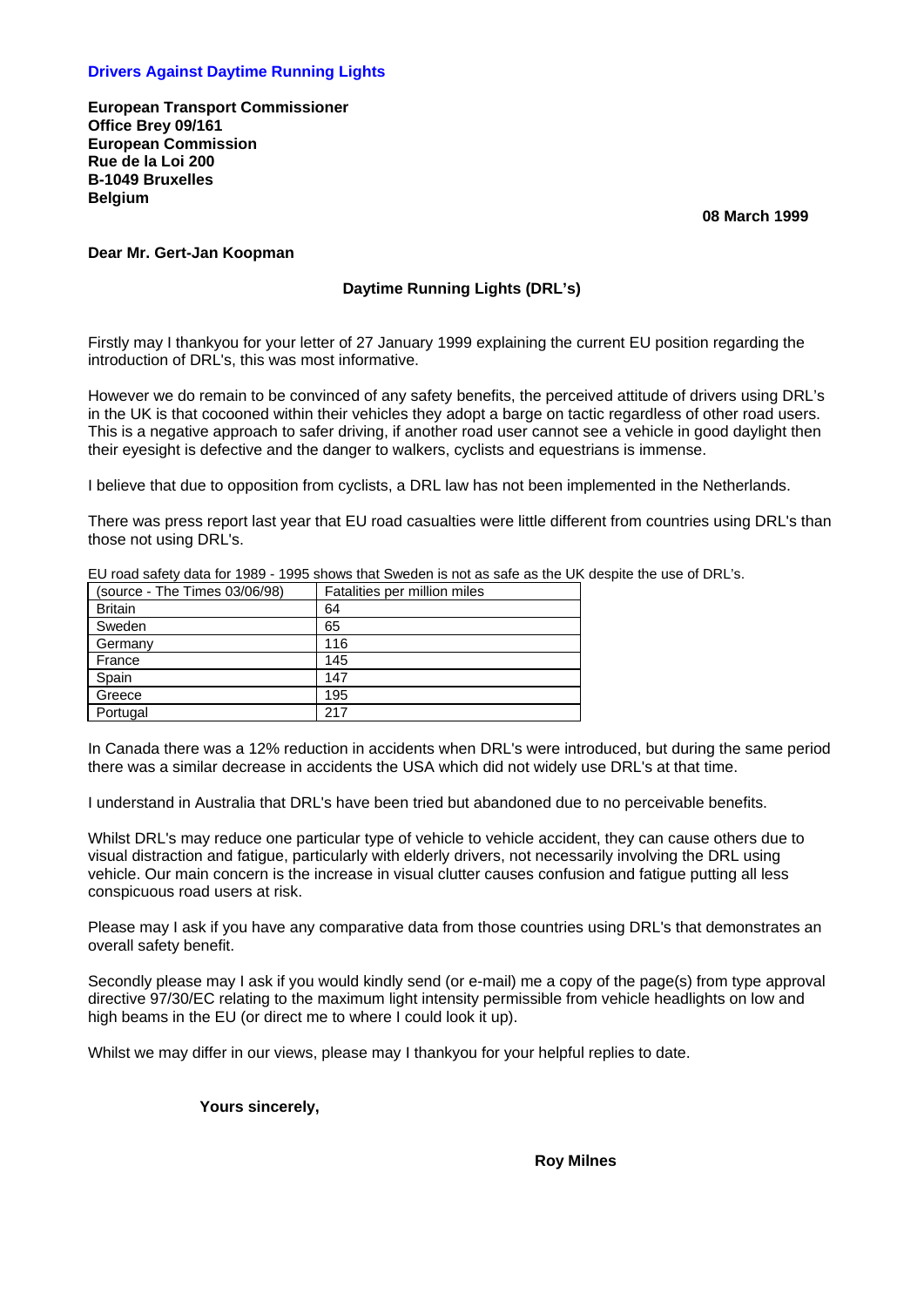### **Drivers Against Daytime Running Lights**

**Neil Kinnock European Transport Commissioner. Office Brey 09/161 European Commission Rue de la Loi 2000 B-1049 Bruxelles Belgium** 

**1998** 

**Dear Mr. Kinnock,** 

# **Daytime Running Lights (DRL's)**

You may recall that we corresponded during April regarding the merits/dangers of DRL's in the UK. Gert Jan Koopman kindly sent me a copy of the SWOV report. I was most grateful for his helpful and considerate response.

Since then, there is growing support to ban the use of DRL's in the UK due to the dangerous glare putting less conspicuous road users at risk from drivers suffering from visual fatigue. This view is supported by members of the Association of British Drivers, The British Motorcycle Federation and The Ramblers (over 30,000 members).

Due to these dangers, the USA NHTSA have issued a ruling that full power DRL's are to be banned in the USA (49 CFR571.108 docket No. NHTSA 98-4124).

On behalf of the above organisations, please may I submit a request for the Commission to propose that a similar ruling is adopted in the EU. I have written a similar letter to the DETR applicable to the UK.

 **Yours sincerely,** 

 **Roy Milnes** 

**enclosed copy letter to Gerry Kersey MD Volvo UK copy Volvo Cars - A danger at any speed**   **28 December**